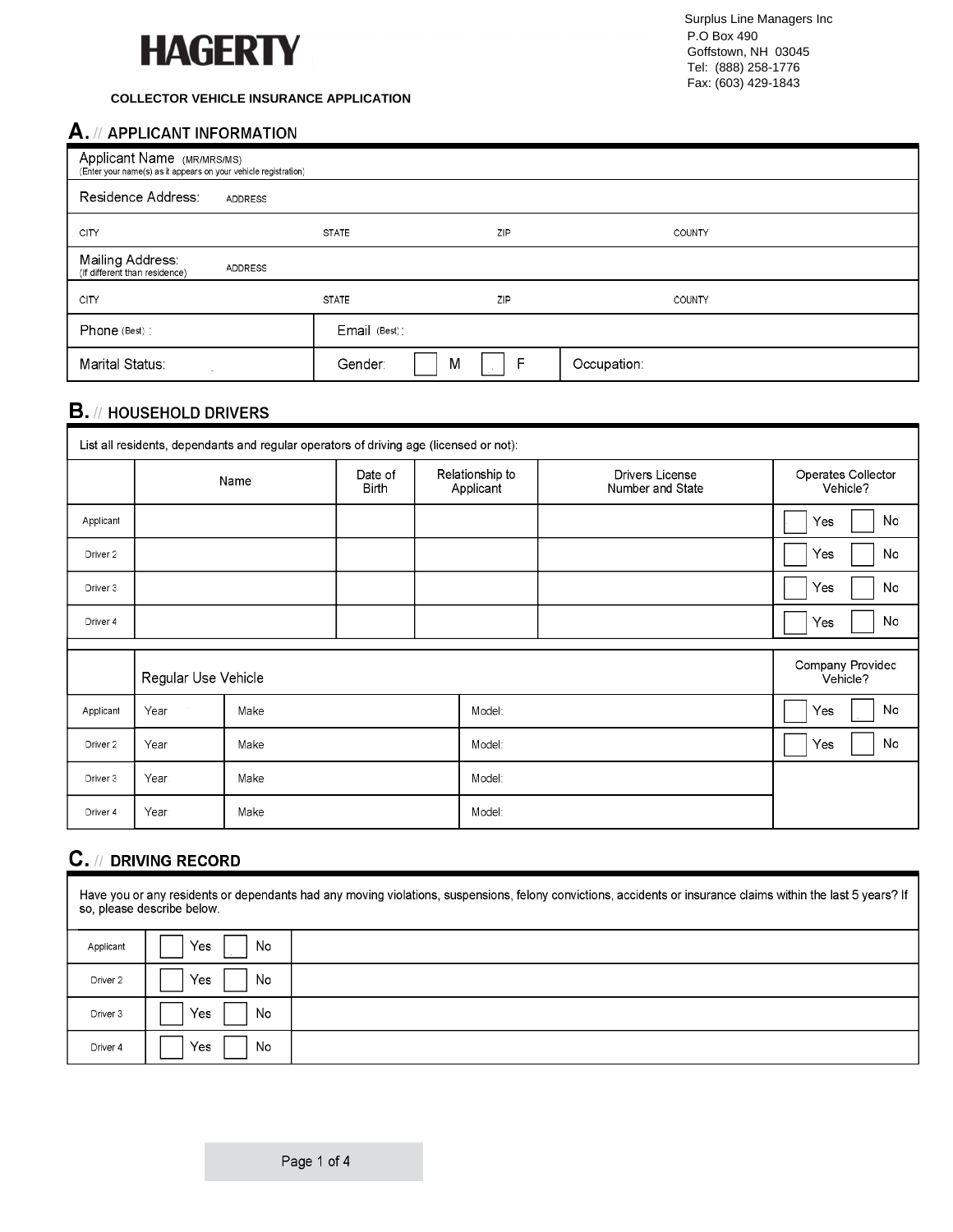## **HAGERTY**

## **D.** *JI* **COLLECTOR VEHICLE DETAILS**

| 1<br>Year:                                                                                                           | Make:                                                                                                     |                                                                                             | Model:                                               |                                                      | Body Style: |                 |  |
|----------------------------------------------------------------------------------------------------------------------|-----------------------------------------------------------------------------------------------------------|---------------------------------------------------------------------------------------------|------------------------------------------------------|------------------------------------------------------|-------------|-----------------|--|
| Value:                                                                                                               | VIN:                                                                                                      |                                                                                             | Is vehicle owned (i.e. titled or registered) by you? |                                                      | Yes<br>No   |                 |  |
| Years Owned:<br>0                                                                                                    | Is vehicle under restoration?<br>Modified or Customized?<br>No<br>Yes<br>Yes<br>No                        |                                                                                             |                                                      |                                                      |             |                 |  |
| Annual Mileage:                                                                                                      | Usage for this vehicle (check all that apply).<br>Pleasure<br>Show/Club<br><b>Business</b>                |                                                                                             |                                                      |                                                      |             |                 |  |
|                                                                                                                      | Towing/Utility/Off-Road<br>Driven Daily<br>Other (describe):                                              |                                                                                             |                                                      |                                                      |             |                 |  |
|                                                                                                                      |                                                                                                           |                                                                                             |                                                      |                                                      |             |                 |  |
|                                                                                                                      |                                                                                                           | Will vehicle be used for racing, timed events, autocross, drivers education or similar use? |                                                      |                                                      | Yes*        | No              |  |
| * If yes, please describe:                                                                                           |                                                                                                           |                                                                                             |                                                      |                                                      |             |                 |  |
| Storage Type:                                                                                                        |                                                                                                           |                                                                                             | If other, please describe:                           |                                                      |             |                 |  |
| Storage Location<br>(If different than residence or mailing address)                                                 | <b>ADDRESS</b>                                                                                            |                                                                                             | <b>CITY</b>                                          | <b>STATE</b>                                         | ZIP         | COUNTY          |  |
| Financed or Leased? If so, provide<br>complete name and address of lienholder/leaseholder:                           |                                                                                                           | <b>NAME</b>                                                                                 | <b>ADDRESS</b>                                       |                                                      |             |                 |  |
| 2<br>Year:                                                                                                           | Make:                                                                                                     |                                                                                             | Model:                                               |                                                      | Body Style: |                 |  |
| Value:                                                                                                               | VIN:                                                                                                      |                                                                                             |                                                      | Is vehicle owned (i.e. titled or registered) by you? |             | No<br>Yes       |  |
| Years Owned:                                                                                                         |                                                                                                           | Is vehicle under restoration?                                                               | No<br>Yes                                            | Modified or Customized?                              | Yes         | No              |  |
| Annual Mileage:                                                                                                      |                                                                                                           | Usage for this vehicle (check all that apply).                                              |                                                      | Pleasure                                             | Show/Club   | <b>Business</b> |  |
| Towing/Utility/Off-Road                                                                                              |                                                                                                           | Driven Daily                                                                                | Other (describe):                                    |                                                      |             |                 |  |
|                                                                                                                      |                                                                                                           |                                                                                             |                                                      |                                                      |             |                 |  |
|                                                                                                                      | Will vehicle be used for racing, timed events, autocross, drivers education or similar use?<br>Yes*<br>No |                                                                                             |                                                      |                                                      |             |                 |  |
| * If yes, please describe:                                                                                           |                                                                                                           |                                                                                             |                                                      |                                                      |             |                 |  |
| Storage Type:                                                                                                        |                                                                                                           |                                                                                             | If other, please describe:                           |                                                      |             |                 |  |
| Storage Location<br>(If different than residence or mailing address)                                                 | <b>ADDRESS</b>                                                                                            |                                                                                             | <b>CITY</b>                                          | <b>STATE</b>                                         | ZIP         | COUNTY          |  |
| Financed or Leased?<br>complete name and address of lienholder/leaseholder:                                          | If so, provide                                                                                            | <b>NAME</b>                                                                                 | <b>ADDRESS</b>                                       |                                                      |             |                 |  |
| 3<br>Year:                                                                                                           | Make:                                                                                                     |                                                                                             | Model:                                               |                                                      | Body Style: |                 |  |
| Value:                                                                                                               | VIN:                                                                                                      |                                                                                             |                                                      | Is vehicle owned (i.e. titled or registered) by you? |             | Yes<br>No       |  |
| Years Owned:                                                                                                         |                                                                                                           | Is vehicle under restoration?                                                               | Yes<br>No                                            | Modified or Customized?                              | Yes         | No              |  |
| Usage for this vehicle (check all that apply).<br>Annual Mileage:<br>Show/Club<br><b>Business</b><br>Pleasure        |                                                                                                           |                                                                                             |                                                      |                                                      |             |                 |  |
| Towing/Utility/Off-Road<br>Driven Daily<br>Other (describe):                                                         |                                                                                                           |                                                                                             |                                                      |                                                      |             |                 |  |
|                                                                                                                      |                                                                                                           |                                                                                             |                                                      |                                                      |             |                 |  |
| Will vehicle be used for racing, timed events, autocross, drivers education or similar use?<br>Yes*<br>No            |                                                                                                           |                                                                                             |                                                      |                                                      |             |                 |  |
| * If yes, please describe:                                                                                           |                                                                                                           |                                                                                             |                                                      |                                                      |             |                 |  |
| Storage Type:<br>If other, please describe:                                                                          |                                                                                                           |                                                                                             |                                                      |                                                      |             |                 |  |
| Storage Location<br>(If different than residence or mailing address)                                                 | <b>ADDRESS</b>                                                                                            |                                                                                             | <b>CITY</b>                                          | <b>STATE</b>                                         | ZIP         | <b>COUNTY</b>   |  |
| Financed or Leased? If so, provide<br>complete name and address of lienholder/leaseholder:<br><b>NAME</b><br>ADDRESS |                                                                                                           |                                                                                             |                                                      |                                                      |             |                 |  |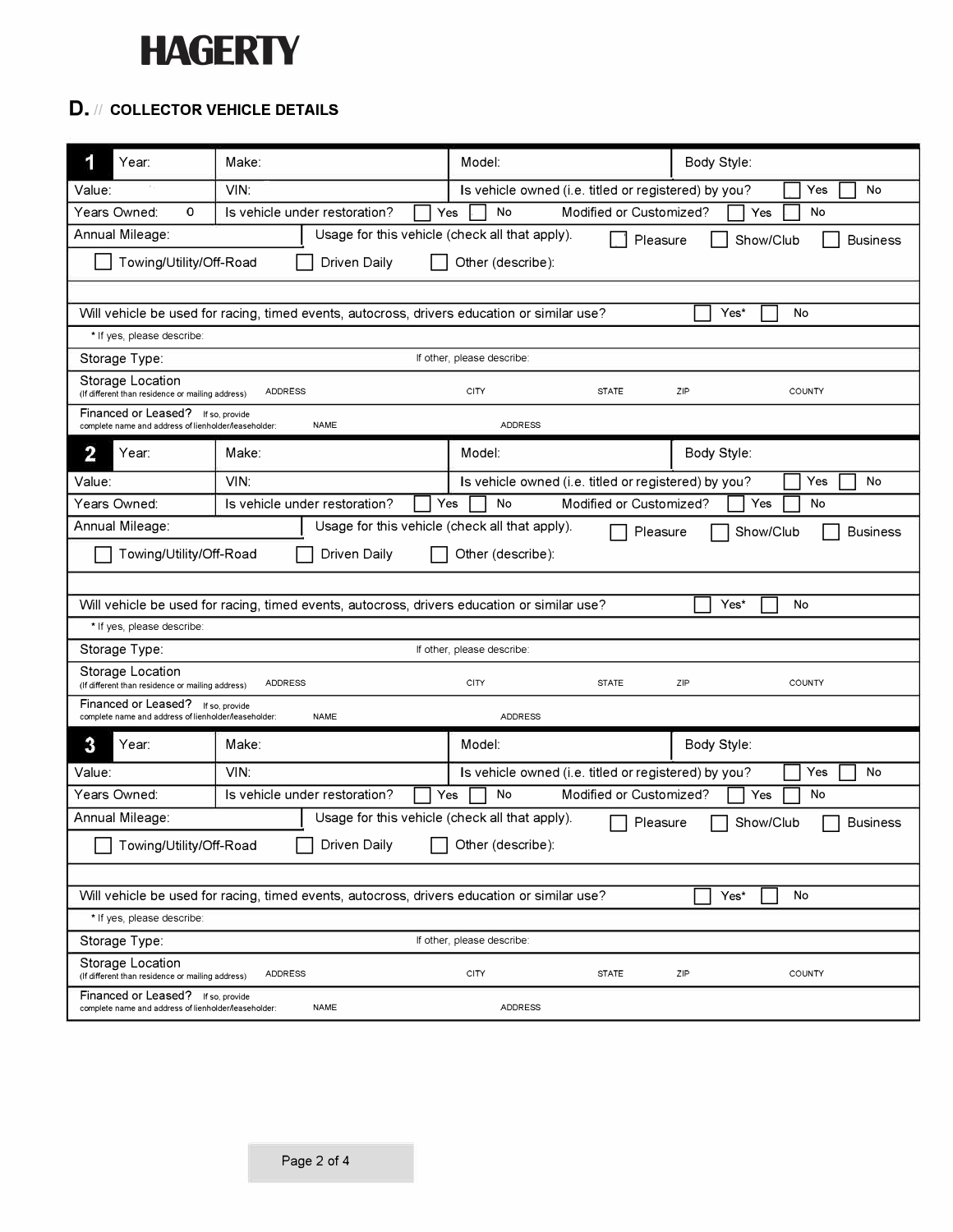# AGERI

#### IF YOU ARE RETURNING THIS APPLICATION, PLEASE INCLUDE THIS PAGE, EVEN IF SECTION E IS BLANK

## E. // COMMENTS

Please include any additional comments here:

F. // COVERAGES

### G. // CONDITIONS - PLEASE READ BEFORE SIGNING

COVERAGE IS CONTINGENT UPON CONTINUED COMPLIANCE WITH THE FOLLOWING CONDITIONS, UNLESS HAGERTY OR THE COMPANY **AGREES OTHERWISE:** 

#### **STORAGE**

While not in use, my vehicle(s) will be kept at its principal storage address in a solidly constructed, completely enclosed and locked structure (unless Hagerty or the Company agrees otherwise).

#### **USE**

1. My vehicle(s) will be used on a limited basis consistent with the operation of a collectible vehicle such as occasional pleasure drives and club / hobby activities.

2. My vehicle(s) will not be used frequently for regular driving such as driving to and from work or school, shopping, errands, general transportation or back-up use.

#### **INSURED REGULAR USE AUTO**

1. Each driver within my household has a separately insured regular use vehicle of which he or she is the primary operator.

2. All of the regular use vehicles in my household are insured by a separate personal auto insurance policy (or if a business auto policy, with the

appropriate personal liability endorsements), maintained in my name (if owned by me), in full force and effect for the entire term of this policy.

3. In no event will this policy serve as my household's only auto insurance.

#### **CHANGES DURING ANY POLICY TERM**

I acknowledge that it is my responsibility to inform Hagerty or my local broker of any change in the information provided herein after this form is submitted and a policy is issued. This includes but is not limited to the following:

1. Changes in the number of licensed household drivers or regular vehicle operators or their license status;

2. Modifications to my vehicle(s), including the addition of nitrous system(s) or hydraulics, or any modifications meant to achieve 700 horsepower or

greater;<br>3. Any increase or decrease in the value of my vehicle(s) for which I would expect a change in the amount of insurance coverage or premium charged. I understand that Hagerty and my local broker are not responsible for monitoring or changing vehicle values unless I request the change; or 4. Any decrease in the liability/UM/UIM limits for the regular use vehicles in my household.

#### **APPLICANT'S STATEMENT**

I acknowledge that I have read and understood this application in its entirety and that if Essentia Insurance Company or its authorized representative agrees to issue a policy to me, coverage will be contingent on the truth, accuracy and completeness of the information I provided herein. I agree that this application and any materials submitted by me or at my direction with this application, shall be incorporated into and shall constitute a part of any policy issued, whether physically attached to the policy or not. Failure to comply with any of the above conditions may result in coverage being denied. Insurance coverage is subject to the terms, conditions, and exclusions in the policy.